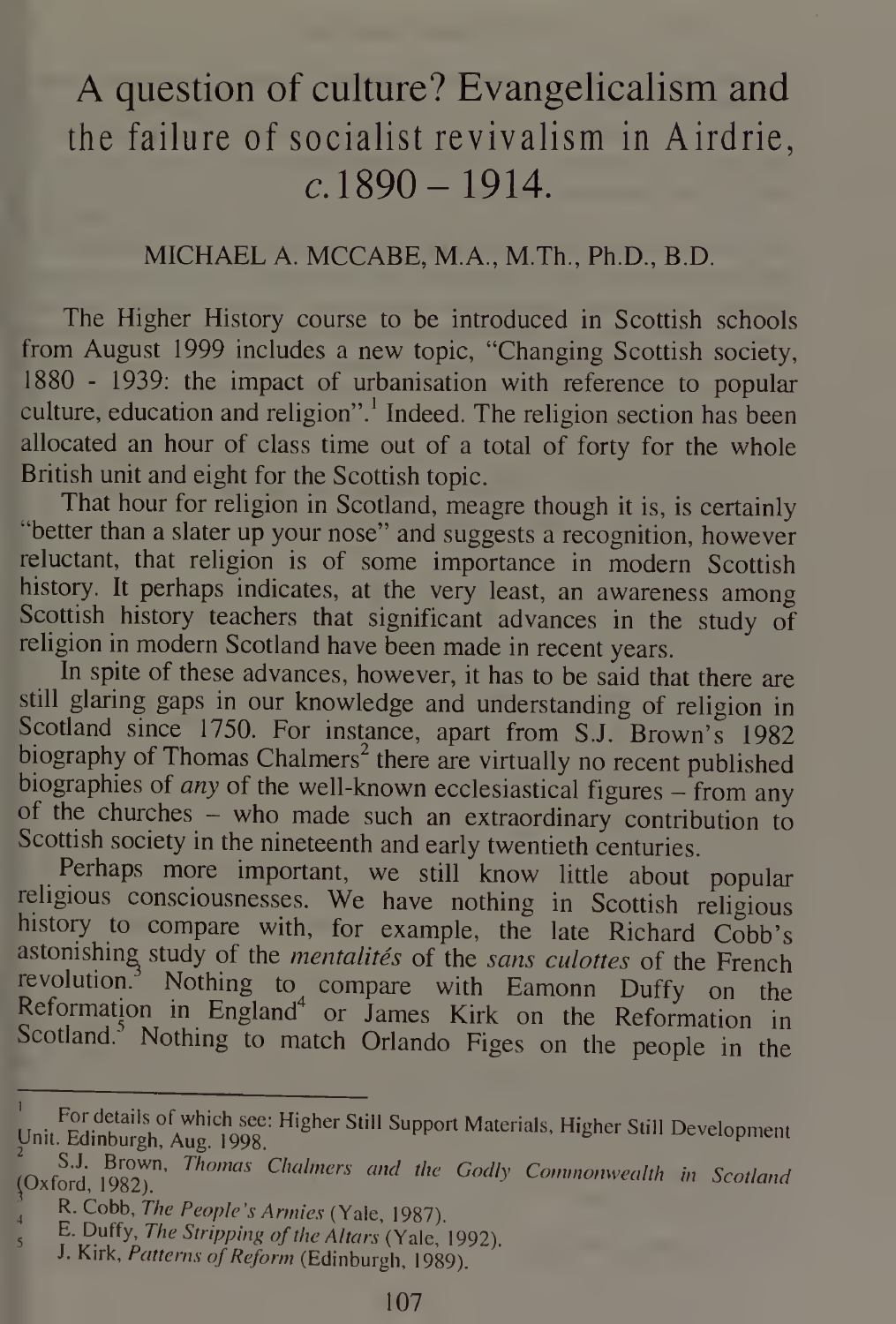Russian Revolution<sup>6</sup> or James McPherson on why men fought in the American Civil War.<sup>7</sup> We still know little about what motivated people who left the Established Church in <sup>1843</sup> even though it has become something of a cliché to describe the Disruption as a turning point in the history of modern Scotland.

This lack of detailed knowledge and understanding of popular religious consciousnesses is no doubt due, in part, to the reluctance of publishers to take on such works. But it is also the result of an absence of detailed studies of religion at local level. And the absence of local studies, perhaps an unfortunate consequence of the current obsession with Scottish national identity, is particularly serious for a country where, as John McCaffrey has recently re-emphasised, in the nineteenth century

much of the initial Scottish urban experience ... was of small town society, intensely localised and given great diversity by the country's highly contrasting topographies.

Of course, town, and indeed country, dwellers were aware of national events, personalities, movements and organisations just as they were conscious of national identity. In communities across Scotland individual dissenters or Established Church men and women argued for their respective positions on the basis of theological or ecclesiological principles held by their denominations as a whole and in line with what they knew to be happening at national level. But their arguments were *refracted through the prism of locality*. The Voluntary Principle or the Establishment Principle were not abstractions but were articulated in ways that depicted what people saw to be happening in their own communities. Religious ideology was worked out in terms of  $local social - and spiritual - experience and this had nothing to do with$ narrow parochialism. On the contrary, it was about the attempt to translate, and to express, Christ "in our town", "in our community", "in our culture", "in our idiom", "in our accent".

This is not to say that local studies should be encouraged but at the price of undervaluing the national story, the story that is greater than the sum of its parts. Nor can we afford to exaggerate local eccentricities or to avoid generalisations. But local studies can do an enormous amount to deepen our understanding of religion and society,

<sup>&</sup>lt;sup>6</sup> O. Figes, A People's Tragedy: The Russian Revolution 1891-1924 (London, 1996).

<sup>7</sup> J. McPherson, For Cause and Comrades (Oxford, 1997).

J.F. McCaffrey Scotland in the Nineteenth Century (London, 1999). My emphasis. 8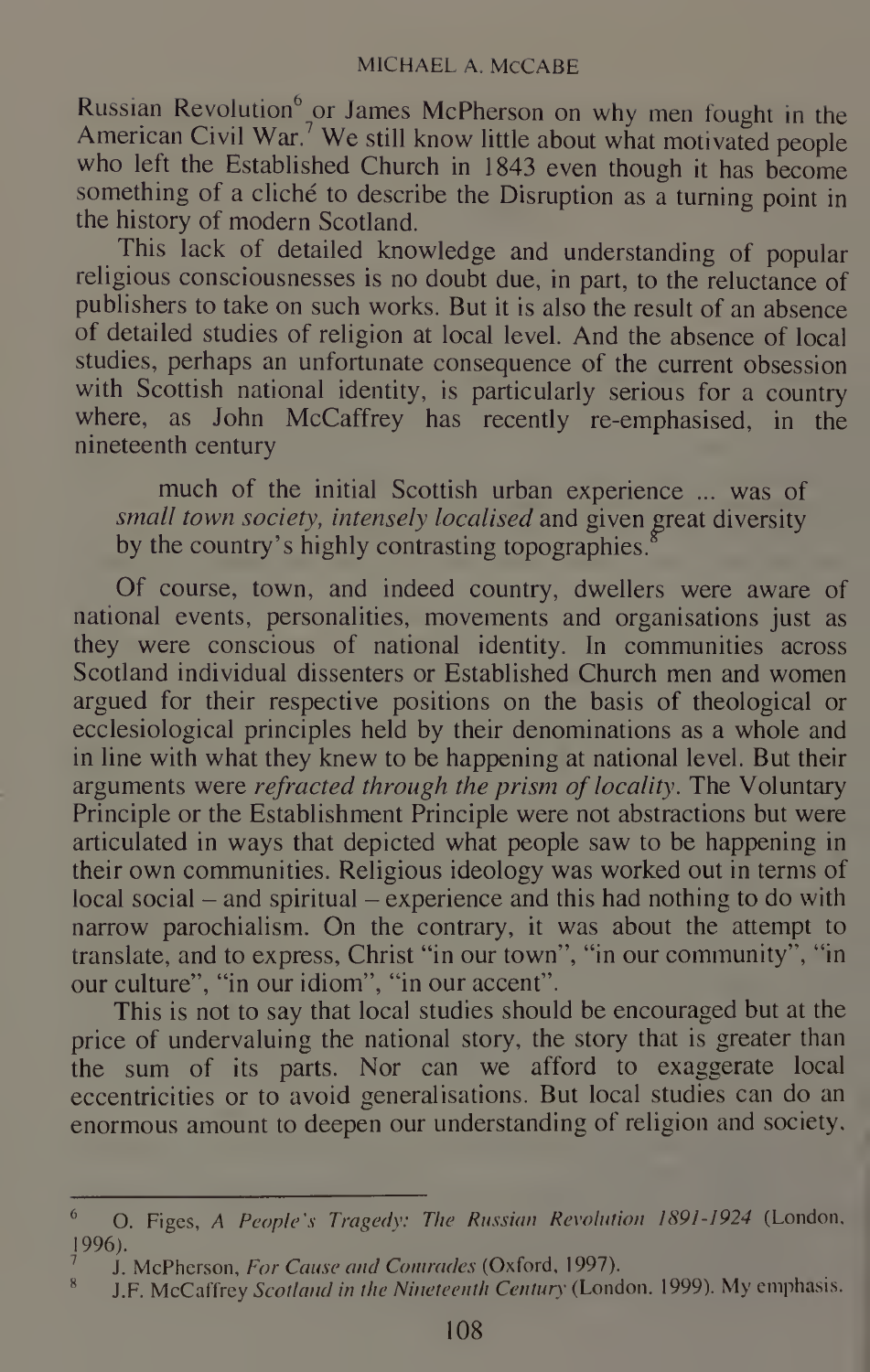and to make the big picture clearer and more revealing  $-$  as Asa Briggs demonstrated for Chartism in his ground-breaking *Chartist Studies*.<sup>9</sup>

Bearing these remarks in mind this short article will make two suggestions arising from research into the relationship between evangelicalism and socialist revivalism in Scotland at the end of the nineteenth century.<sup>10</sup>

First, the ethical socialism of the Independent Labour Party in Scotland was soaked in evangelical Protestantism, so much so that it is appropriate to describe that socialism as socialist revivalism.<sup>11</sup> And  $\frac{1}{2}$  second – and consequently – the early ILP missionaries found it most difficult to advance their cause in places where, down to 1914, evangelicalism was still deeply embedded in local communities. The industrial town of Airdrie was one such place. Here the religious history of the locality provides a clue to understanding why the socialist revivalists failed to make significant progress in the town from the 1890s to 1914, a town considered by the Scottish ILP leadership to be a "natural constituency" for the advancement of socialism.

In short, socialist revivalism cannot be properly understood outwith the evangelical-mission culture of which it was a part. In towns like Airdrie the continuing vibrancy of evangelicalism, its key role in shaping community and culture right down to the First World War, meant that there was no room for socialist revivalism to move in and to grow. The Airdrie story suggests that an understanding of religion at local level can shed new light not only on the social significance of religion, but also on other puzzling questions about, for instance, the history of socialism in later nineteenth Scotland.

# Socialist Revivalism and Evangelicalism

Among Labour historians it is generally recognised that from the later 1880s to the early 1900s there was a revival of socialism in Britain.<sup>12</sup>

 $\overline{Q}$  $\frac{10}{10}$  Chartist Studies, ed. A. Briggs (London, 1959).

The work suggests that the failure of socialism to advance in key industrial areas (outside of Glasgow), for instance, in Airdric, may be attributed to the continuing strength and diffusion of evangelicalism in communities and cultures in Scotland down Religion, Community and Culture in Nineteenth Century Airdrie''(unpublished Ph.D.<br>thesis, University of Edinburgh, 1992). to 1914. See M. McCabe, "Evangelicalism and the Socialist Revival: A Study of

 $12 \quad \text{[text, esp. 56-137]}$ 

Though there is <sup>a</sup> wide variety of opinion about the importance of religion in that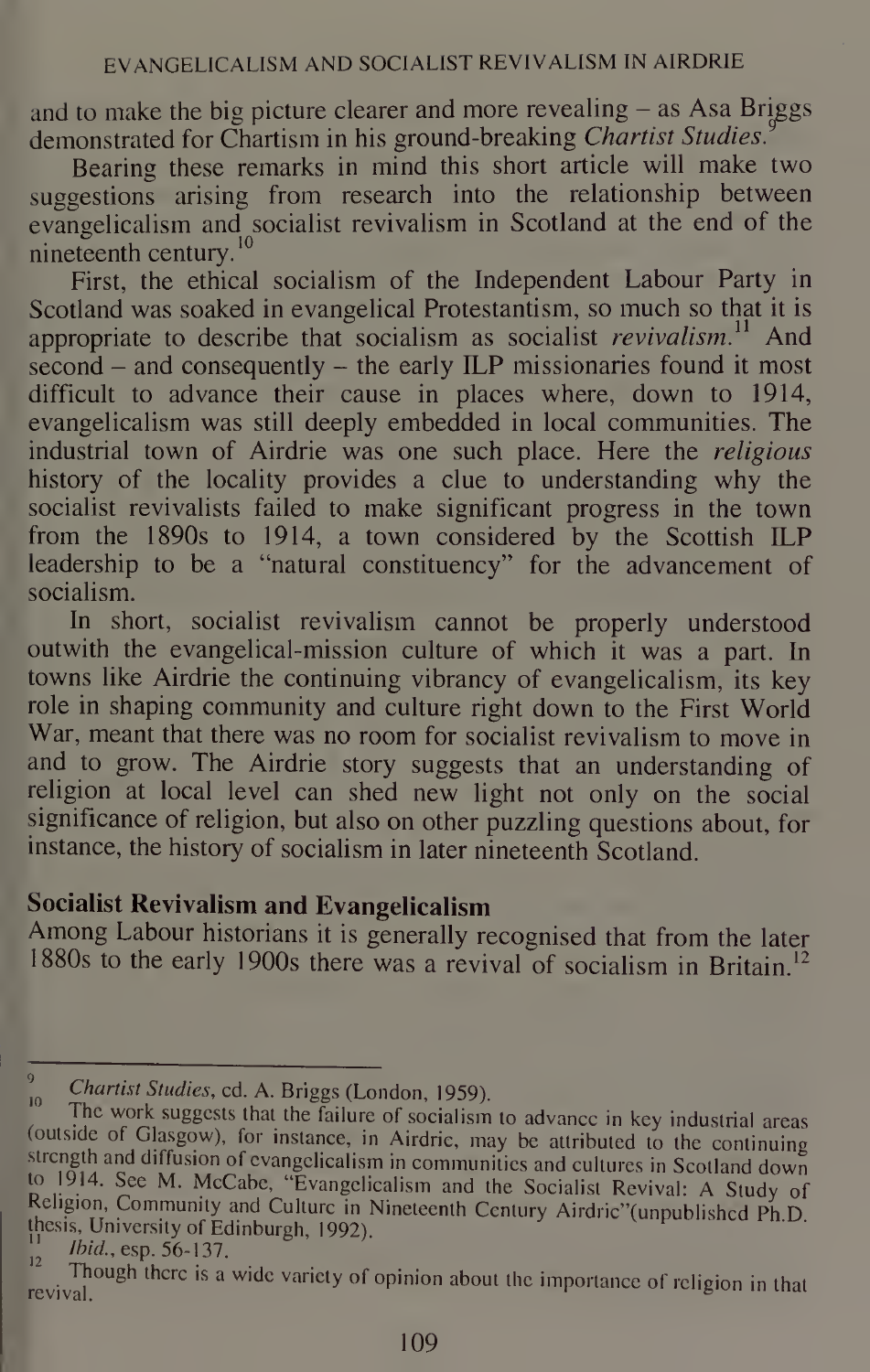In Scotland, this revival was dominated by the James Keir Hardie's  $ILP.$ 

The conventional view of the socialist revival is that it should be understood in secular terms; that is, it should not be understood in religious, or to be more specific evangelical Protestant, terms. Evangelicalism may have influenced the *style* of the socialist revivalists but was otherwise of superficial importance. Socialist revivalism was not a child of evangelicalism. It was a new ideology that challenged evangelical hegemony. And since evangelicalism could only operate successfully as a single, unchallenged ideology it was fatally undermined  $-$  or at least badly crippled  $-$  by the rise of the labour and socialist movements. However, this argument, most recently rehearsed by Callum Brown in the second edition of his social history of religion in Scotland,<sup>14</sup> ignores the fact that the *sine qua non* of the socialist revivalism of groups like the early ILP (from  $c.1893$  to  $c. 1914$ ) was evangelicalism. Evangelicalism was the defining context in which British socialism had been nourished. Evangelicalism informed not just the style and methods of socialist revivalists, but also their values and, more importantly, the substance of their gospel. Evangelicalism shaped the *mentalités* of socialist revivalists even when they rejected conventional institutional religion. (Indeed it is fair to say that where an ILPer was an atheist or a secularist the form that that atheism or secularism took depended on the particular Christian denominational tradition that was being rejected. To a great extent, then, the majority of ILP atheists or secularists in Scotland before the First World War might fairly be described as Protestant atheists or secularists.<sup>15</sup>)

Indities. The language of evangelicalism pervaded socialist revivalism. And with that language evangelical categories entered socialist discourse.<sup>16</sup> The vocabulary of socialist revivalists differed little from that of, for instance, the Salvation Army.<sup>17</sup> Words like "apostles", "missionaries", "evangelists", "gospel", "mission", "preaching", "new life",

<sup>&</sup>lt;sup>13</sup> It is from William Stewart's official biography of Hardie (1921) that the enduring image of Hardie as Old Testament prophet is derived. See W.Stewart, J. Keir Hardie: A Biography (ILP London, 1921) esp. xxi.

C.G. Brown, Religion and Society in Scotland since 1707 (Edinburgh. 1997). Brown's views on this subject have not altered since the first edition. 1987.

For an overview of arguments in support of this thesis see McCabe. "Evangelicalism and the Socialist Revival", 1-137.<br><sup>16</sup> Cf. W. Jagger, Early Christianity and Great E

Cf.. W. Jaeger, Early Christianity and Greek Paideia (Harvard, 1961).

See V. Bailey, "'In darkest England and the Way Out': The Salvation Army, Social Reform and the Labour Movement, 1885-1910", International Review of Social History, 29(1984), 133-171.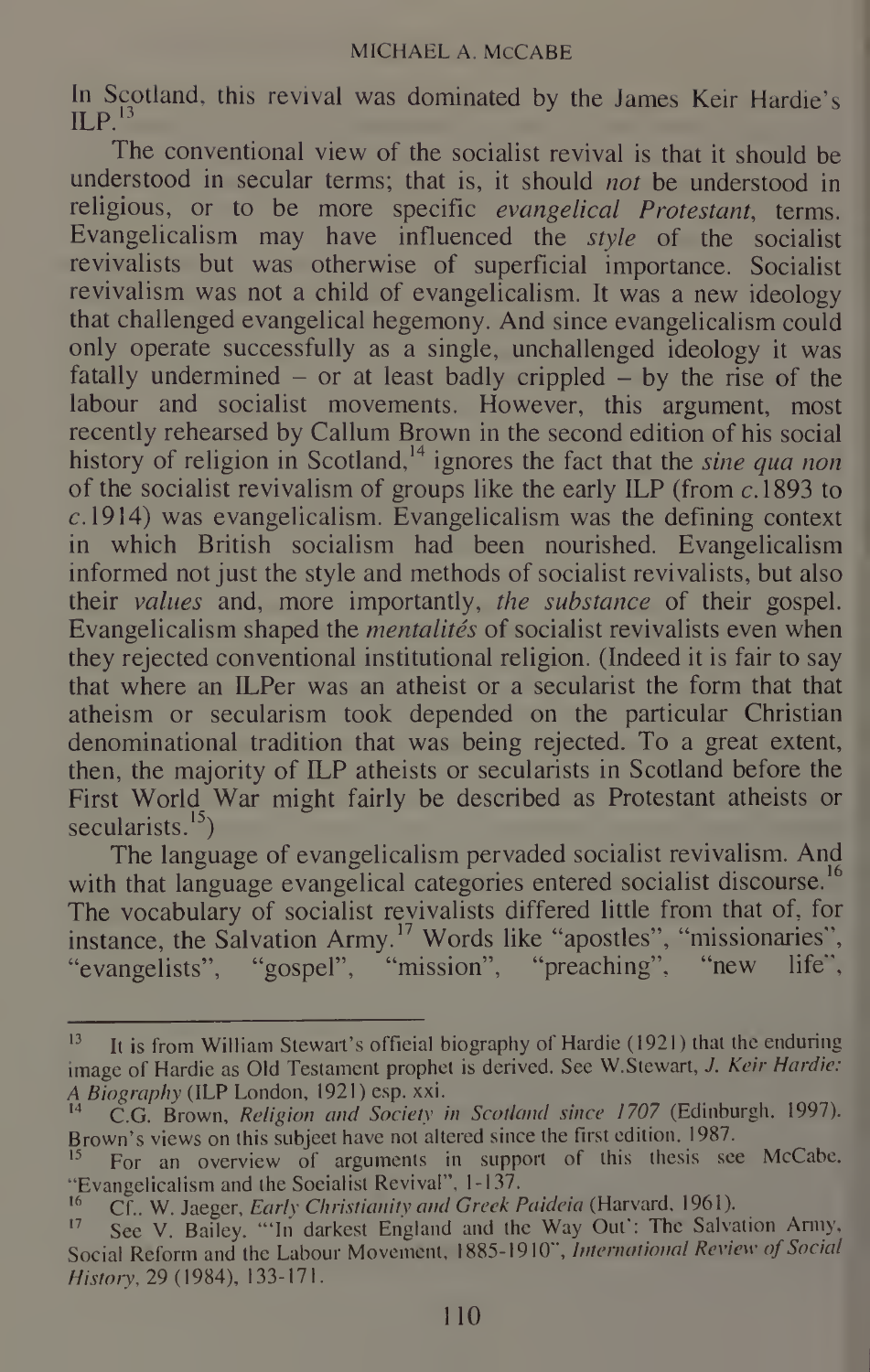"regeneration"<sup>18</sup> were commonly, indeed instinctively used by socialists. Even more significant, the crucial aspect of the socialist crusade was the business of changing individuals – *conversionism*.<sup>19</sup> Stephen Yeo has noted that conversion to socialism was indistinguishable from religious conversion.<sup>20</sup> David Howell in his detailed study of the ILP argued that socialist revivalists urged individuals to turn to socialism just as sinners were urged to turn to Christ by revivalist Christian missionaries.<sup>21</sup> ILP evangelists called for a change of heart and subsequent evincing of socialist endeavour. Socialism was to be brought about by a host of individually consenting enthusiasts rather than by the class struggle.<sup>22</sup> And the success of "the cause" was seen as depending on the moral rectitude of the converted. Party propagandists lived for "the cause" and looked reprovingly on backsliders.

ILP men and women were often members of Temperance organisations too, and of course the Temperance movement, like socialist revivalism, cannot be properly understood outwith the evangelical-mission culture of which it was an expression.<sup>24</sup>

### Socialist Revivalism And the Churches

It is of course right to say that the Churches viewed socialist revivalism as a challenge. And the seriousness of that challenge lay partly perhaps crucially - in the fact that socialist revivalism was re orchestrating key components of evangelicalism to put forward <sup>a</sup> vision of society that emphasised cooperation and collectivism rather than competition and individualism. Socialist revivalists in Scotland were able to do this not least because evangelicalism – especially in its Presbyterian form — had always contained within it the seeds of <sup>a</sup> form of society quite different from that envisaged by radical individualists. The Scottish Presbyterian Churches, in particular the Established

<sup>&</sup>lt;sup>18</sup> Stephen Yeo rightly highlighted the importance of vocabulary in his "A New Life: The Religion of Socialism in Britain, 1883-1896", History Workshop Journal, 4 (Autumn, 1977), 5-56.<br><sup>19</sup> Cf. David Bebbington's "Quadrilateral of [evangelical] priorities" in

Evangelicalism in Modern Britain: A History from the 1730s to the 1980s ( London, 1989).<br> $^{20}$  S. Yeo, "A New Life", 8-9 and 17.

<sup>&</sup>lt;sup>20</sup> S. Yeo, "A New Life", 8-9 and 17.<br><sup>21</sup> D. Howell, *British Workers and the Independent Labour Party 1888-1906* (Manchester, 1983), 358.

<sup>23</sup> Ibid., 358.

Ibid., 358.

<sup>&</sup>lt;sup>24</sup> Lilian Shiman for England suggests, quite wrongly, that the Temperance Movement was a new religion. See L. Shiman, Crusade Against Drink in Victorian England (London, 1988), 19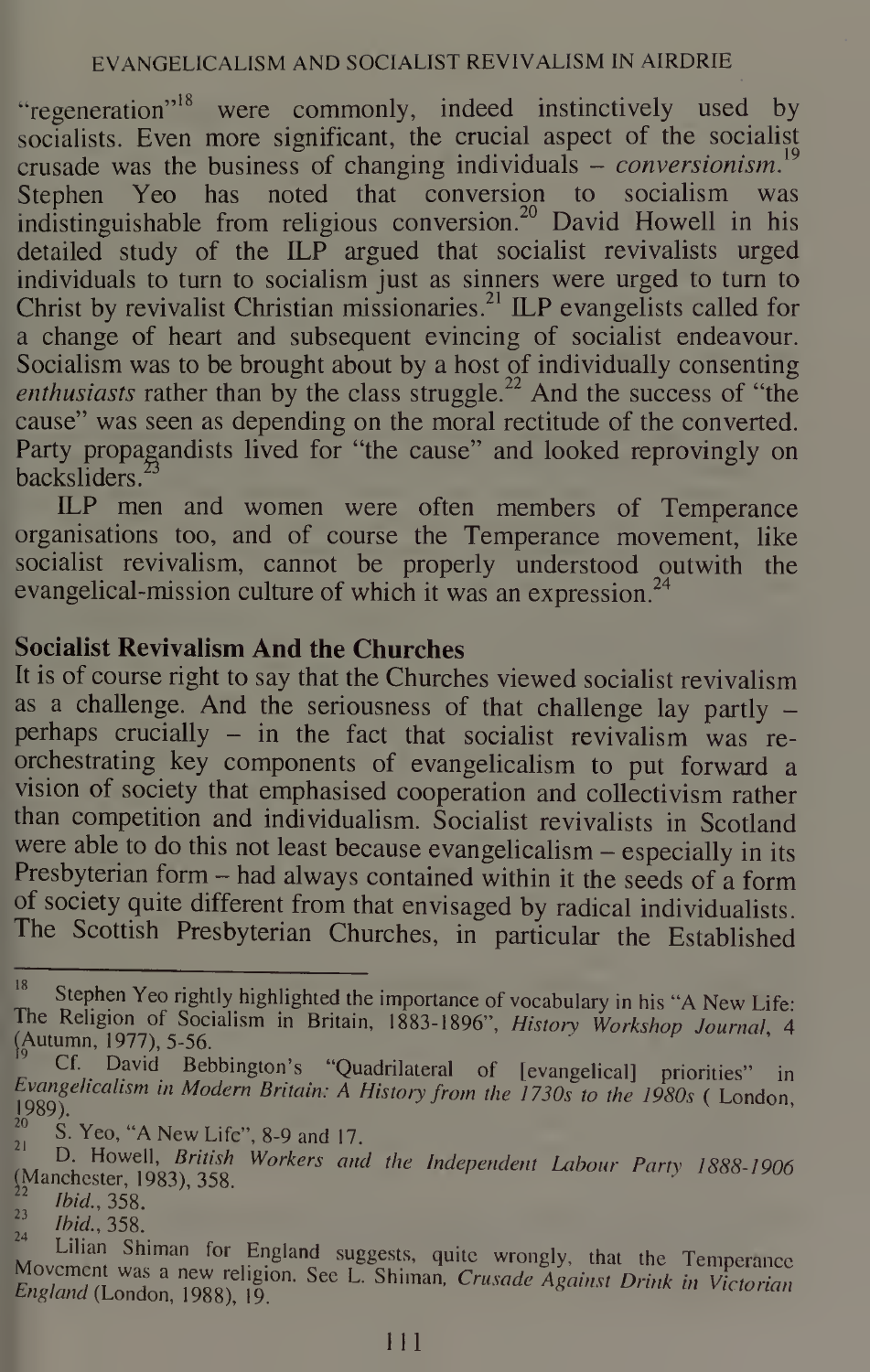Church, were concerned about socialist revivalism because it threatened to steal the evangelical initiative from them.

William Stewart, Scottish ILP Secretary (1912-36), boon companion and official biographer of Keir Hardie, argued that the working classes did not go to church because the churches supported the rich against the interests of the poor and oppressed.<sup>25</sup> The churches had allowed the Christian gospel to become <sup>a</sup> vehicle of capitalist ideology. But the desertion of the churches by the bulk of the working classes was, said Stewart, "the highest testimony to the essentially religious strain in the Scottish character".<sup>26</sup> And socialism was enlisting the enthusiasm that the churches had cast out:

moral fervour and sincerity must have an outlet,and the Socialist movement provides that outlet.... [It] gives practical expression to that eternal spirit of rebellion against wrong, that eternal consciousness of human brotherhood which are fundamental to all genuine religious thought and life.<sup>27</sup>

For Stewart, as for Hardie, the ILP was ready, willing and able to take up its inheritance as the *fulfilment* of true Christianity, the successor to effete institutional religion. The ILP, so its leaders thought, was poised to cross over the Jordan.

The socialist revivalists, then, expressed a revivalist *mentalité*, presented their message of social and individual salvation in revivalist terms and claimed the cure of souls. In practice, however, this meant that they had to compete not so much as a new ideology against evangelicalism but within it, as yet another evangelical-type group among a range of evangelical groups, including the churches, which in places like Airdrie had a much older and greater investment in local community and culture upon which to draw. To Airdrie, then, and its dominant religious culture.

#### Evangelicalism and Dissent in Airdrie, c.1790 - c.1850

Reporting on a journey through west central Scotland in 1942 A.G. Williamson wrote:

What interested me about Coatbridge was the number of church spires pointing the way to heaven. But in Airdrie the majority of them appeared to be short and blunt ... not unlike

 $^{26}$  *Ibid.*, 108.

<sup>&</sup>lt;sup>25</sup> See, for instance, William Stewart ("Gavroche"), "A Cardinal Question to Clergymen", *Labour Leader* (3 June 1904), 108.

 $27$  Ibid., 108.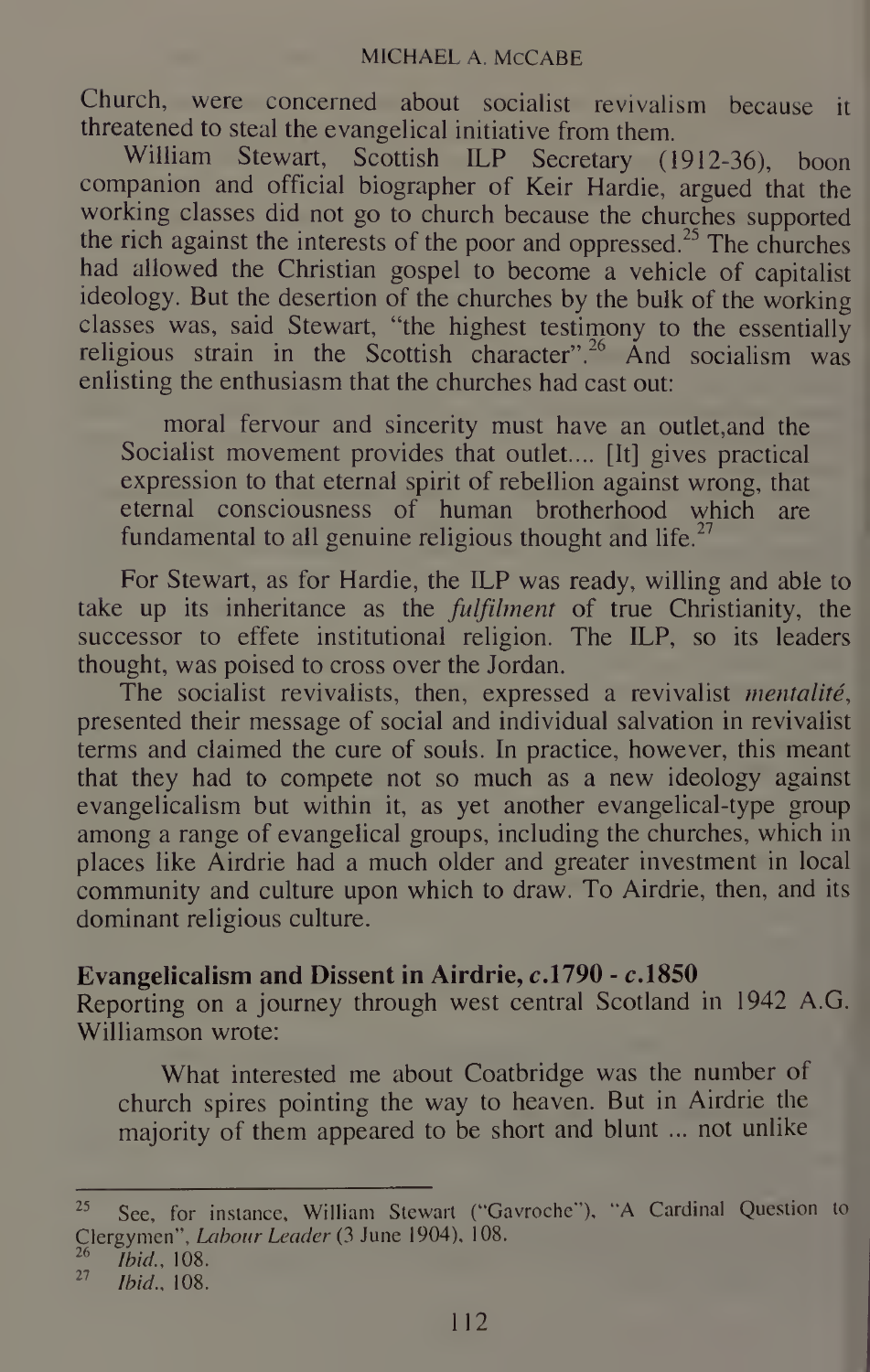eastern mosques, as if the men who built them ... felt that the wav to heaven from Airdrie was too well-known to need pointing out. $^{28}$ 

Smarty-pants Williamson was more insightful than he knew. The continuing dominance, vitality and diffusion of evangelical values and ambiguities – in late nineteenth- and early twentieth-century Airdrie (when the church buildings remarked on by Williamson were put up) was the result of their triumphant progress and key role in moulding community and culture there during the critical, turbulent period from 1790 to 1850. Only a few scattered dwellings in the early eighteenth century, Airdrie was situated towards the south-west tip of New Monkland parish, some three miles from the parish kirk the principal public building of the area and a focal point of community identity in pre-industrial times.

The religious consciousness of the parishioners had been deeply affected by the later covenanters. Men of New Monkland fought and died at Bothwell Brig. The covenanting banner under which they had rallied had been carefully preserved.

During the later eighteenth century, as Airdrie developed into a weaving village specialising in pullicates [cotton], the heirs of the covenanting remnant, the Cameronians, were first to open a meeting house in the village.<sup>29</sup> So the flame of the covenanting myth was kept alive in the midst of the growing Airdrie settlement. The covenanting myth was an important post of Airdrie's symbolic boundary.<sup>30</sup> It was a myth that could be, and was, appropriated by local New Dissenters and also by Established Church evangelicals. And it is no coincidence that the covenanting banner came to be lodged in the Airdrie Public Library, where it still is but does not really belong.

The growth of Airdrie village prompted the Established Church to open a chapel-of-ease in 1792.<sup>31</sup> This was an attempt to cater for the Airdrie villagers specifically who otherwise had to make the long trek to New Monkland kirk on Sundays. But the Established Church also wanted to counter a threat from New Dissent for the Burghers had opened a church in the village in  $1790^{32}$  Scottish weavers were notorious for their predilection for dissent  $-$  religious and political  $-$ 

28

A.G. Williamson, Twixt Forth and Clyde (London, 1942), 39.<br>In 1790.

 $\frac{1}{10}$  In 1790.

The Symbolic Construction of Community (London, 1985). For a striking study of the symbolic construction of community see: A P. Cohen,<br>The Symbolic Construction of Community (London, 1985).

Hamilton Presbytery received a petition asking for a chapel from a group of Airdrie inhabitants (who were members at New Monkland) in January 1790. Wellwynd church, built in a weaving neighbourhood. milton Presbytery<br>inhabitants (who i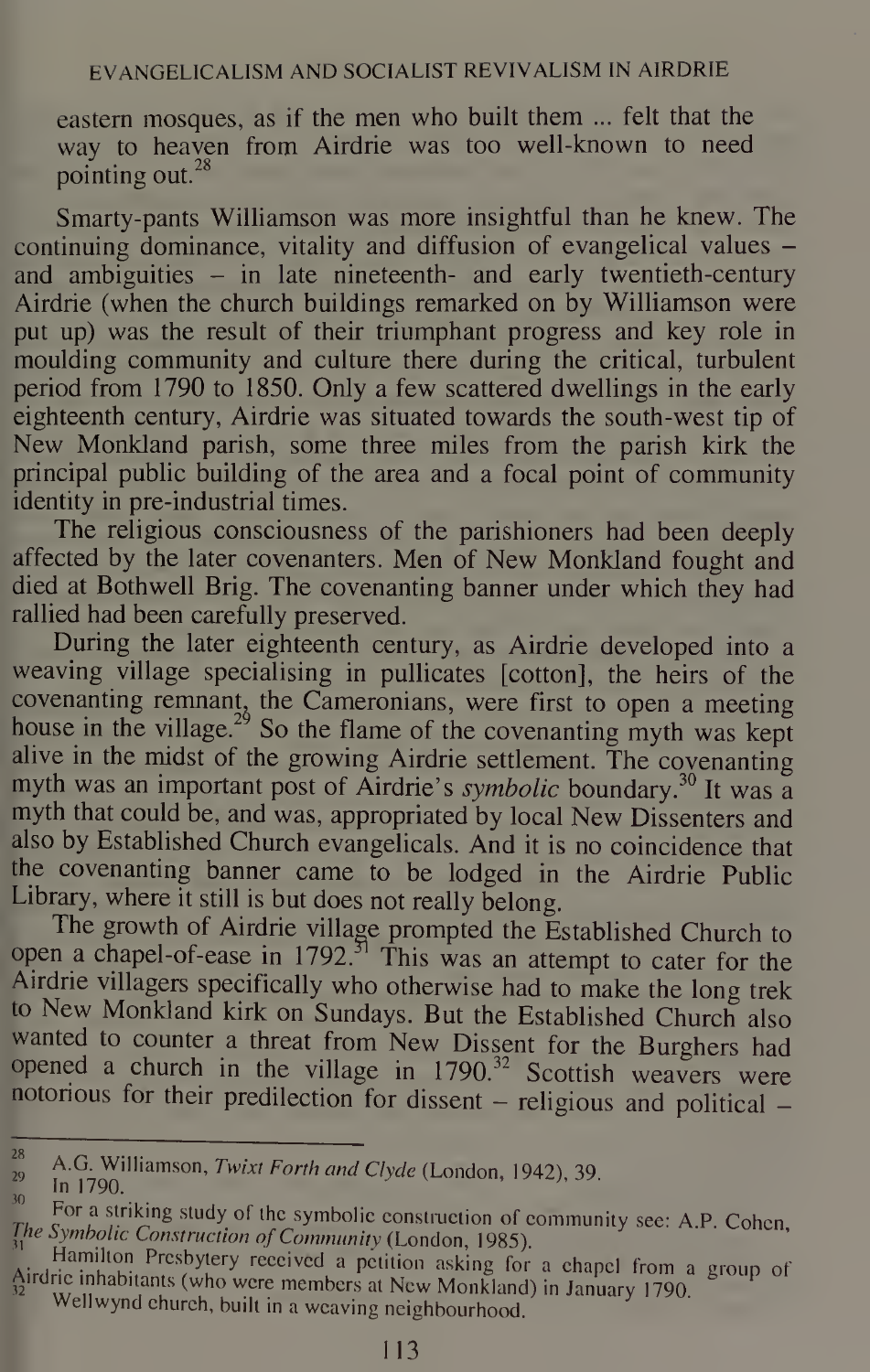and at Airdrie the Burghers' church in the Wellwynd quickly became regarded as the "Weavers' Kirk". Furthermore, since chapels-of-ease were <sup>a</sup> product of growing evangelical influence in the Established Church it is fair to say that by the beginning of the nineteenth century Airdrie's identity had been decisively shaped by evangelicalism and dissent. Airdrie now developed <sup>a</sup> community and culture quite distinct from, and at variance with, the pre-industrial parish community focused on New Monkland parish and the Established Church.

By the time Airdrie became <sup>a</sup> burgh in 1821 its population stood at just under  $5000$ <sup>33</sup> Thirty years later the weaving village had been transformed into a bustling industrial town of some 14000 souls. Between 1831 and 1841 in particular the population had leaped from six and a half to twelve and a half thousand  $-$  a hundred percent increase - as the exploitation of rich local coal and ironstone seams, and all the spin-offs, drew people in to live and to work.<sup>34</sup> But – and crucially - religion, every bit as much as economic change, continued to shape community and culture in the town destroying Airdrie's association with the old parish of New Monkland. Indeed, Airdrie's evangelical-dissenting identity was strengthened and then consolidated between 1820 and 1850 not least as a result of the Disruption of 1843 and the events leading up to it.

Well before that momentous year the old New Monkland parish kirk was being marginalised, its geographical location alone enough to ensure that its influence on affairs in the busy, expanding industrial town was increasingly limited. Moreover, the character of the Established Church's quoad sacra churches in the town was such that they had more in common with New Dissent than with the older parish church outside.<sup>35</sup> Clearly, then, evangelicalism and dissent formed another post of the community's symbolic boundary. Evangelicalism and dissent shaped local social analysis and social criticism, provided a cutting-edge for local radical politics<sup>36</sup> and trades unionism<sup>37</sup> and were, of course, potent influences on and expressions of popular religious consciousness in Airdrie.

It is not surprising to note, then, that in the years after 1843 the Established Church was in deep trouble in the town. Three of the  $-$  by this time - four quoad sacra churches' ministers left the Establishment

 $\frac{33}{34}$  1821 Census figure.<br> $\frac{1831}{1831}$ , 1841 and 1851 Census figures.  $^{34}$  1831, 1841 and 1851 Census figures.

<sup>&</sup>lt;sup>35</sup> Indeed they were in effect "Voluntaries". McCabe, "Evangelicalism and the Socialist Revival", 529-540.

 $\frac{36}{37}$  Ibid., 327-33.

<sup>37</sup> Ibid., 334-53.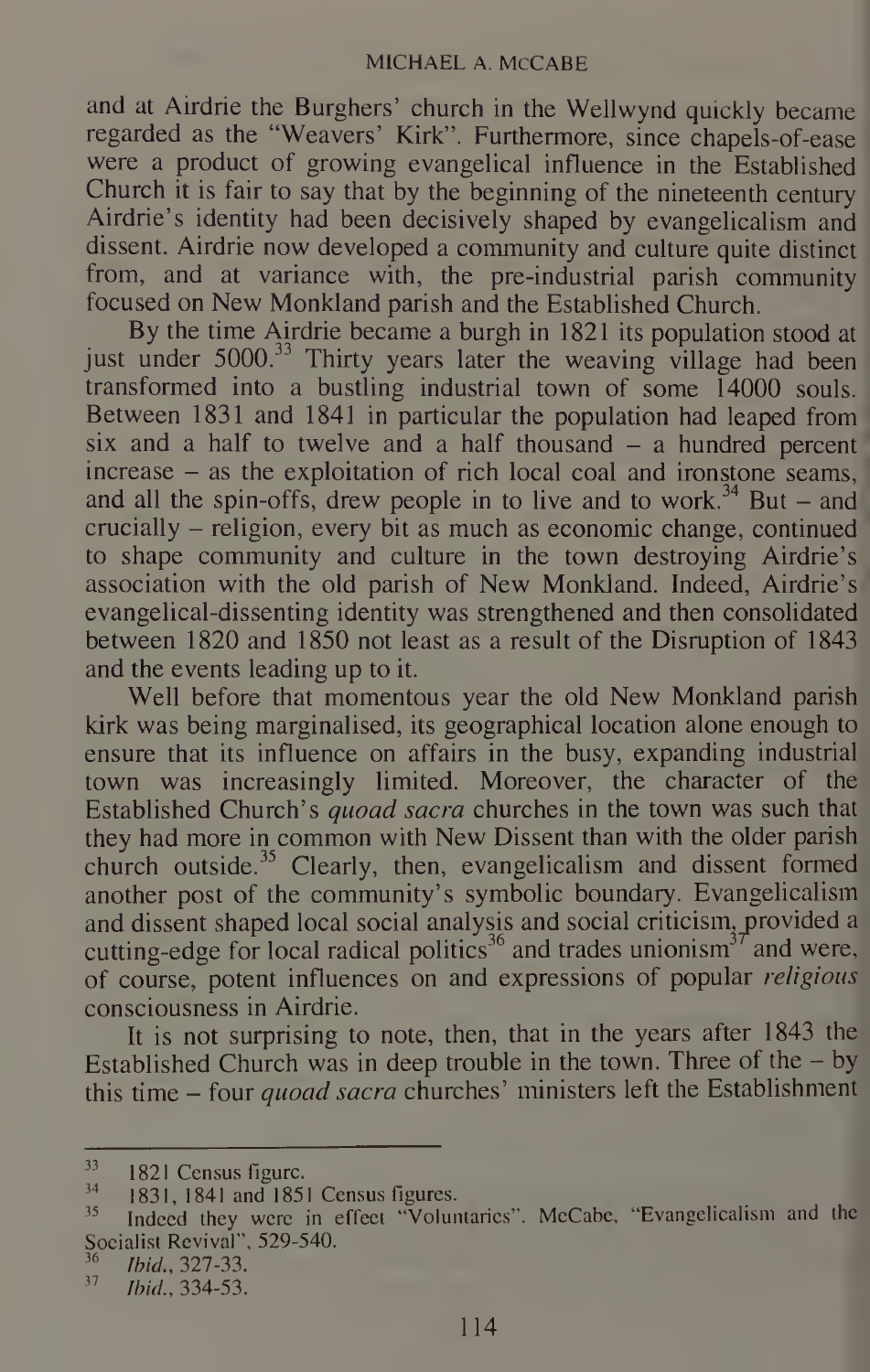#### EVANGELICALISM AND SOCIALIST REVIVALISM IN AIRDRIE

to form new Free Church congregations so severing once and for all their links with the "parent" parish kirk. New Monkland. (The minister of one of these, the Broomknoll church, led out <sup>a</sup> one time Auld Licht Burgher congregation which had just rejoined the establishment in 1839 as a quoad sacra charge). If lack of accommodation had indeed been a root cause of the Established Church's weakness - as Thomas Chalmers had tried to persuade the Melbourne government was so then after 1843 the Established Church in Airdrie looked set to fade away unlamented. Indeed, until <sup>1873</sup> Airdrie Parish church - formed from the remnants of the chapels- of -ease - was the only Church of Scotland in the town.

#### The Diffusion of Evangelicalism in Airdrie, 1850-1914

After 1850 Airdrie continued to develop as an industrial town of considerable importance in the Scottish economy.<sup>38</sup> And evangelicalism and dissent continued to invest an enormous amount in community and culture too. Competition and conflict among denominations, and between churches in the same denomination, continued to be an important source of vigour, activism and pride as had been the case in the  $1830s^{39}$  But, when they chose to, the Protestant churches could cooperate in matters of common interest as they did during the 1859 Revival  $-$  an event greeted with some excitement, its credibility and authenticity fiercely defended in the local newspaper.<sup>40</sup> Moreover, by the last quarter of the nineteenth century the churches presided over a remarkable range of evangelical agencies that contributed to, and were a reflection of, the diffusion of evangelical values and ambiguities throughout local community and culture.<sup>41</sup> Churches continued to exercise a highly visible influence in every aspect of local civil society just as church buildings occupied a lot of space in the built environment. Together, the Protestant churches constituted the biggest single voluntary organisation in the town and, though most townspeople did not go to church, church membership was genuinely cross-class. (Local industries like mining and engineering, for example, were well represented – from unskilled labourers to managers  $-$  in the local churches.<sup>42</sup>) But evangelicalism

<sup>38</sup> Economic activity continued to be dominated by coal, iron and increasingly cngineering.

See McCabe, "Evangelicalism and the Socialist Revival", 435-89.

<sup>&</sup>lt;sup>40</sup> See Meease, Evangenearism and the Socialist Revival , 435-89.<br>See, for instance, *Airdrie and Coatbridge Advertiser* (Saturday 27 August 1859).

 $^{41}_{42}$  McCabe, "Evangelicalism and the Socialist Revival", 656-92.

See, for instance, the Baptismal Record of South Bridge Street United Free Church, <sup>23</sup> Dec. <sup>1900</sup> - <sup>19</sup> Apr. <sup>1917</sup> (which lists <sup>53</sup> different occupations among babies' fathers). Church membership relative to total population was declining. Even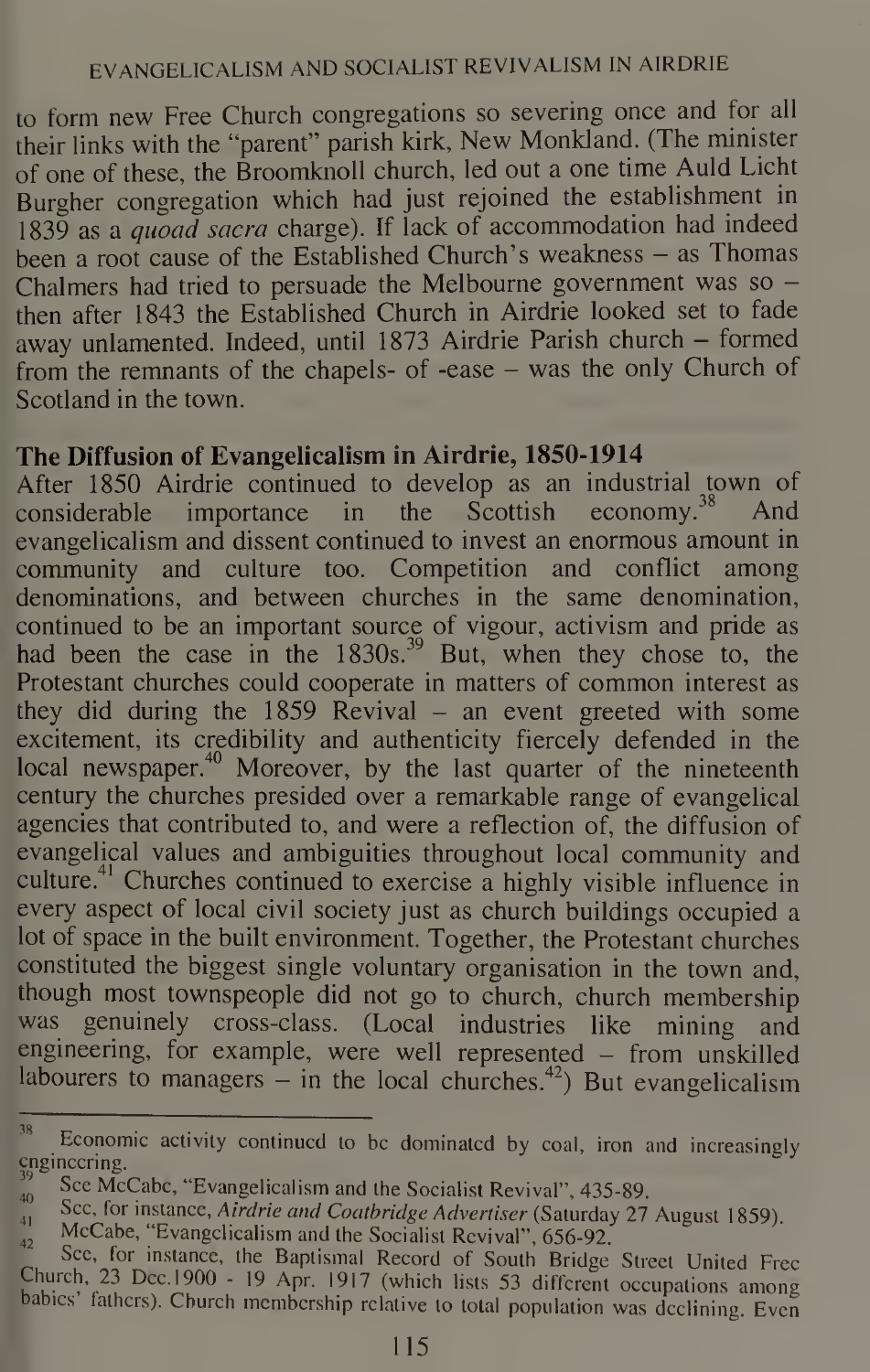#### MICHAEL A. MCCABE

was not confined to churches. It was, for instance, the bedrock of the Airdrie Savings Bank (still an independent bank today). And evangelicalism spawned <sup>a</sup> remarkable outburst of Temperance enthusiasm in the early 1900s, <sup>a</sup> reaction against the remarkable local enthusiasm for public houses.<sup>43</sup> In 1905 the Airdrie lodge of the Independent Order of Good Templars had <sup>a</sup> membership of almost 3000 and claimed to be the largest IOGT lodge in the world.<sup>44</sup>

## Evangelicalism and the Failure of Socialist Revivalism in Airdrie

ILP leaders thought that the industrial towns of north Lanarkshire were natural constituencies for socialism. But to their consternation they discovered that in places like Airdrie support for socialism was muted, enthusiasm non-existent. ILP activists and leaders blamed lack of success on organisational weakness, poor links with weak trades unions and the continuing strength of local radical Liberalism.<sup>45</sup> By and large scholars of Scottish political and Labour history have been content to accept these kinds of explanation at face value.<sup>46</sup> By themselves, however, such explanations are insufficient; they fail to take into account broader cultural issues like religion, and  $-\overline{\phantom{a}}$  just as important – local *identities and cultures*. The ILP was keen to establish itself nation wide and as a national political party. Naturally, however parochial in practise, in theory it also attempted to spread a socialist message that was internationalist in its outlook, its scope and its implications. This meant that in their enthusiasm ILP activists often ignored local communities and cultures as being of no importance in the great scheme of things. Once workers came to a realisation of their true condition, so the argument ran, the collective voice of their moral outrage would set in chain the beginnings of a movement that would

so, in 1911 the Presbyterian churches together (8 in all) still had a membership that amounted to  $16\%$  of the total Airdrie population – a figure which leaves out local Cameronians, Methodists, Baptists, Congregationalists, Mormons, Scottish Baptists, Congregationalists, Mormons, Episcopalians and Roman Catholics.

James Knox, a key figure in the establishment of the Airdrie lodge of the Independent Order of Good Templars, noted that at the turn of the century Airdrie presented a lamentable spectacle from the temperance standpoint. Statistics suggested that of the ten burghs having the largest ratio of pubs per 10,000 people Airdrie came first with 42.5. For he and his supporters the IOGT was dedicated not merely to the eradication of drunkenness in drink-soaked Airdrie, but to the advancement of Christ's kingdom on earth as well. See: J. Knox, The Triumph of Enthusiasm: Social and Temperance Reform in Airdrie (Airdrie, 1905).

 $\frac{44}{15}$  Knox, The Triumph of Enthusiasm, 36.

 $\frac{45}{46}$  Sec, for example, *Labour Leader*, 29 July - 16 September 1904.

As has, for example, I.C.G. Hutchison in his Political History of Scotland, 1832-1924: Parties, Elections and Issues (Edinburgh, 1986), 257-65.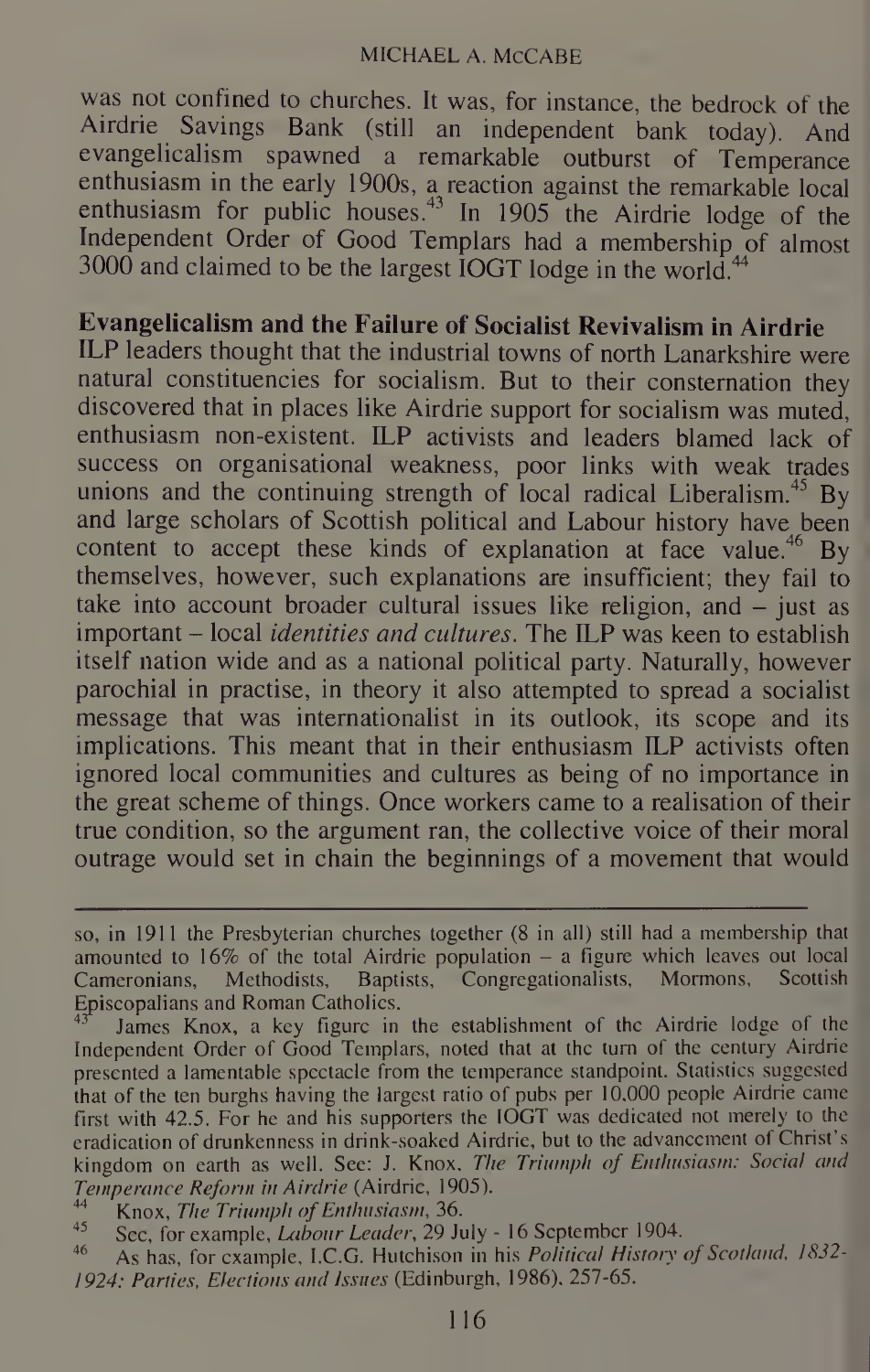change individuals, society, and the world fundamentally and forever. Such naivety  $-$  for that is what it was  $-$  reflected the optimism of the ILP activists; their typically Victorian belief in progress, in purposive history, in the moral rightness of their cause and in "the People" as the agent of change. ILPers claimed that what they offered was not only the economic transformation of society but also spiritually changed human beings: social salvation and individual salvation.

Their belief in the inevitability of history, however, meant that they were not always alert to the weight of history in the local communities and cultures that they sought to move into and to convert. The failure of the ILP to make significant headway in a town like Airdrie, for instance, cannot be adequately explained by recourse to familiar arguments about organisational weakness or the strength of local radical Liberalism or the weakness of local trades unions, important though these are.<sup>47</sup> In towns like Airdrie the ILP faced other serious difficulties which reflected, among other things, the embeddedness of socialist revivalism in evangelical-mission culture.

Socialist revivalism was not competing as a new ideology against evangelicalism at all, but within it as another kind of revivalism. In Airdrie where since the 1790s evangelicalism and dissent had shaped community and culture, where evangelical categories of thought and values were widely diffused, and where those among the respectable working class most likely to join the ILP were already committed to other evangelical or evangelically-inspired revivalism, socialist revivalism was simply blocked out. There was no room for it in local evangelical-mission culture. Now this would not have mattered <sup>a</sup> great deal if socialist revivalism had been genuinely new and secular. The fact that it was neither seriously hampered its progress.

This is not to say that the majority of Airdrie people were committed to the churches or other evangelical voluntary organisations; they were not. The bulk of Airdrie people were not committed members of any church or of the evangelically-inspired Airdrie Savings Bank and Temperance movement. But they were equally indifferent to the social gospel of ILP socialist revivalism because they did not see it as offering anything new or different from what was already on offer elsewhere. It was at local level, then, that socialists' belief in purposive history and in their own inevitable triumph was most rigorously put to the test and found wanting. Too often ILP leaders and organisers based their plans on vague generalisations about "the working class" with the result that they

<sup>47</sup> McCabe, "Evangelicalism and the Socialist Revival", 588-655.